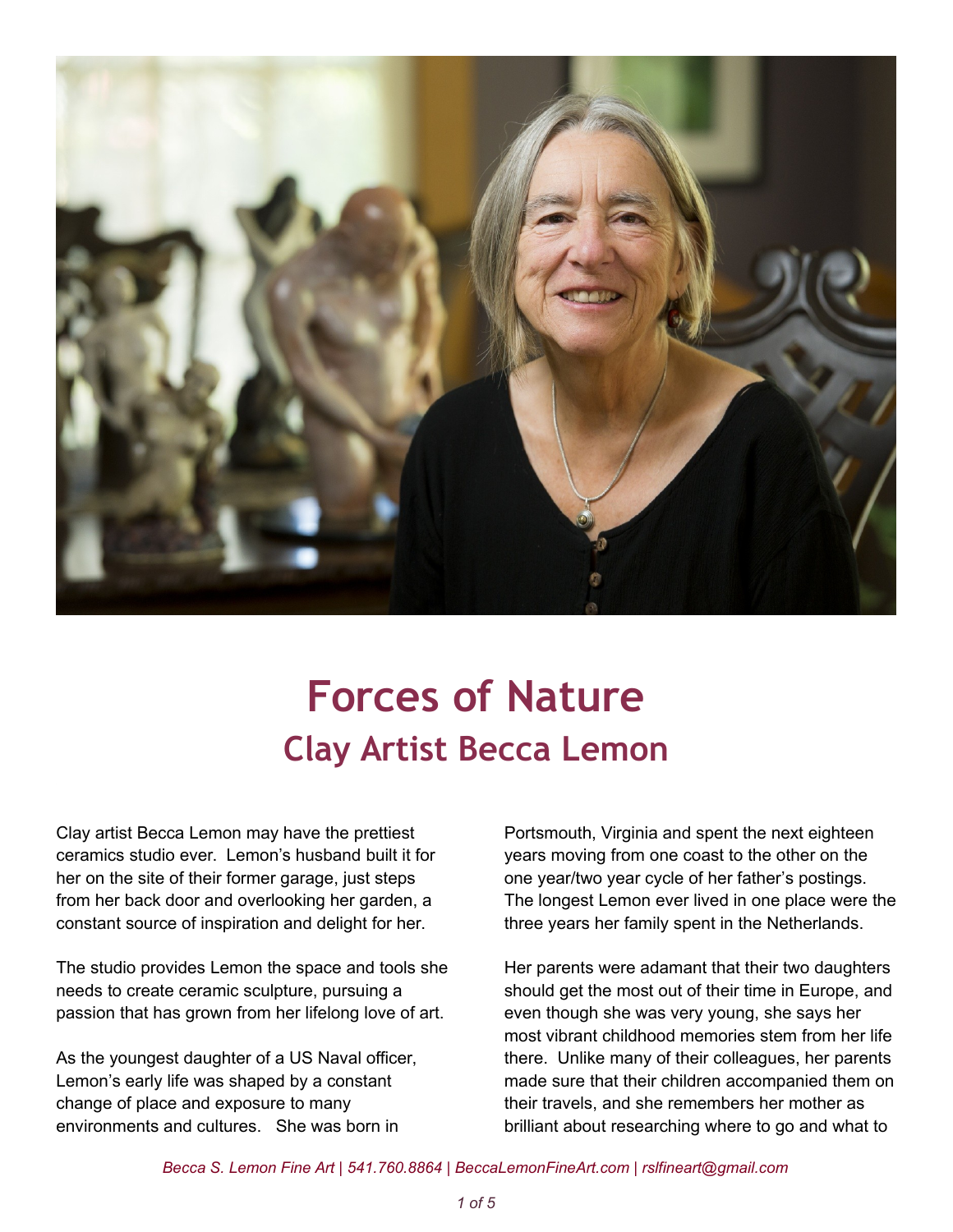see. They lived in Den Hague and spent significant time in Germany, Switzerland, Belgium and France; she attributes her lifelong love of art and architecture to the experiences of that time.

One of Lemon's favorite European memories is of the month the family spent in a tiny chalet high in the Swiss Alps. Playing in the surrounding meadows, collecting butterflies, hiking to summer grazing villages – it was a childhood heaven, and the natural beauty of the place laid the foundation for her love of wild places.

Art has long been an important constant in Lemon's life. *"I was in high school when I began to think of myself as an artist. I drew and painted, participated in theatre, and also began to write poetry and fiction during those years,"* she says.

Although neither parent thought of themselves as artistic, Lemon recalls finding an impressive drawing that her father made as a teenager, tucked away in an old photo album. But it was her mother's creative spark that she thinks must have shaped her lifelong interest in art.

*"Mom was the one who took us to museums, made sure that we went to the theatre, and sought to bring interesting experiences and beauty into our lives. She was a creative and charming hostess, a clever seamstress, and a gourmet cook, and I think she used these interests to satisfy an artist's temperament that she may never even have recognized in herself."*

Moving to Sanford, North Carolina, at sixteen after her father's retirement from the Navy, Lemon was unknowingly living in the center of a clay tradition stretching back almost two hundred years.

*"I thought that moving to the 'Brick Capital of the World' just meant that I was stuck in the* middle of *nowhere. If only I had known then that I would develop a passion for working in clay,"* Lemon says now.



Oregon Waters - Missouri Bend | 10.75 x 6 |Stoneware

She went to the University of North Carolina in Chapel Hill to study creative writing and theatre, and apprenticed at the Toano Dinner Theatre near Williamsburg, VA, one summer, playing the guitar for dinner guests before performances.

*"Having satisfied most of my English and Theatre degree requirements by my junior year, I began to focus on art classes and took art history, painting and print-making coursework. I also became interested in photography from a physics course, of all things. During this time I went to the Penland School of Crafts during a couple of summers to study wood-working with Taje Frijd and photography with True Kelly. Ultimately, I graduated from UNC with a degree in English, specializing in creative writing".*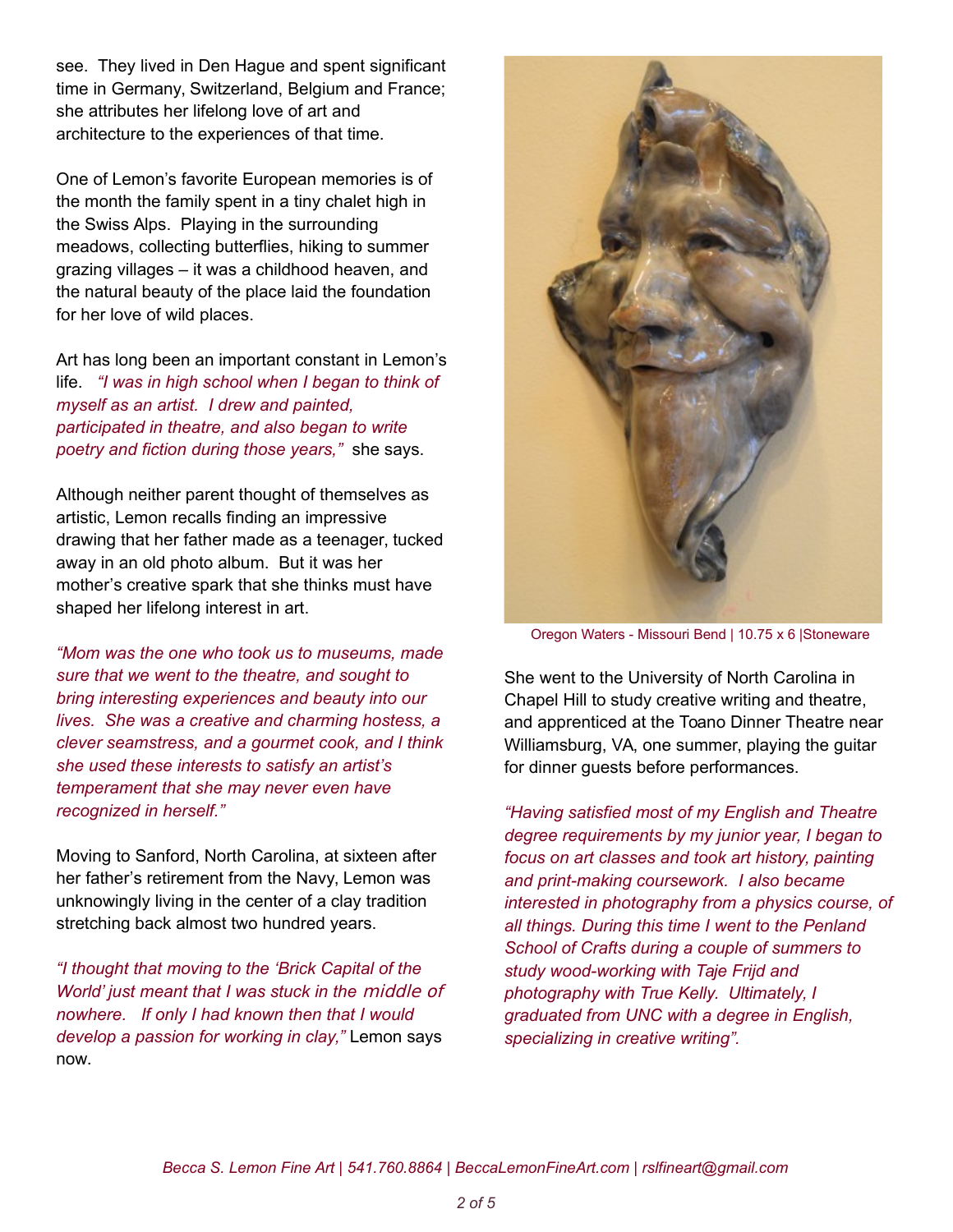

Oregon Waters – Malheur | 16 x 10 |Stoneware

Even after graduating from the University of North Carolina, Lemon and her "army brat" partner continued the footloose lifestyle, moving from Chapel Hill to Vermont, to Maine, to Maryland and then on to Seattle, where he was a shipwright, she studied architecture, and they both became ardent naturalists. Because she had rarely lived more than two years in one town, Lemon was surprised when after living in Seattle for ten years she realized that she had found her true home in the Pacific Northwest. Thirty years in Oregon's Willamette Valley has cemented that relationship.

After graduating with her Masters in Architecture during one of the worst building slumps in decades, Lemon pursued a more practical career as a software engineer, but has always considered art her true avocation. Since retiring a few years ago, she has been able to focus on her clay sculpture

full time while still reading voraciously, gardening passionately, and kayaking and hiking moderately.

Lemon began working with clay more than thirty years ago when she began taking classes with potter Ginny Conrow in Seattle. Simultaneously she was still exploring several different forms of artistic expression, including but not limited to writing, oil painting, photography, weaving, metalwork, and stained glass.

*"Eventually I realized that I would never get anywhere with any one of these arts if I tried to work with them all at the same time, and gravitated toward clay as the one medium with which I could most easily express myself. Over time I abandoned all pretenses at wheel work and immersed myself in hand-building, and my work became more and more sculptural. The truth is, I couldn't draw or shape a straight line if I tried."*

Moving to Corvallis, OR, when her husband began a multiple degree program in biology, Lemon took courses in the excellent ceramics program directed by Jay Widmer at the Linn-Benton Community College, and this is where she decided to focus on clay as a medium.



Oregon Waters – Santiam |10.5 x 10.5 |Stoneware

While she did not pursue a formal art degree, Lemon has taken classes from Widmer, Dale Donovan, Theresa Duncan, and Cynthia Spencer. She has also taken pottery workshops from Brad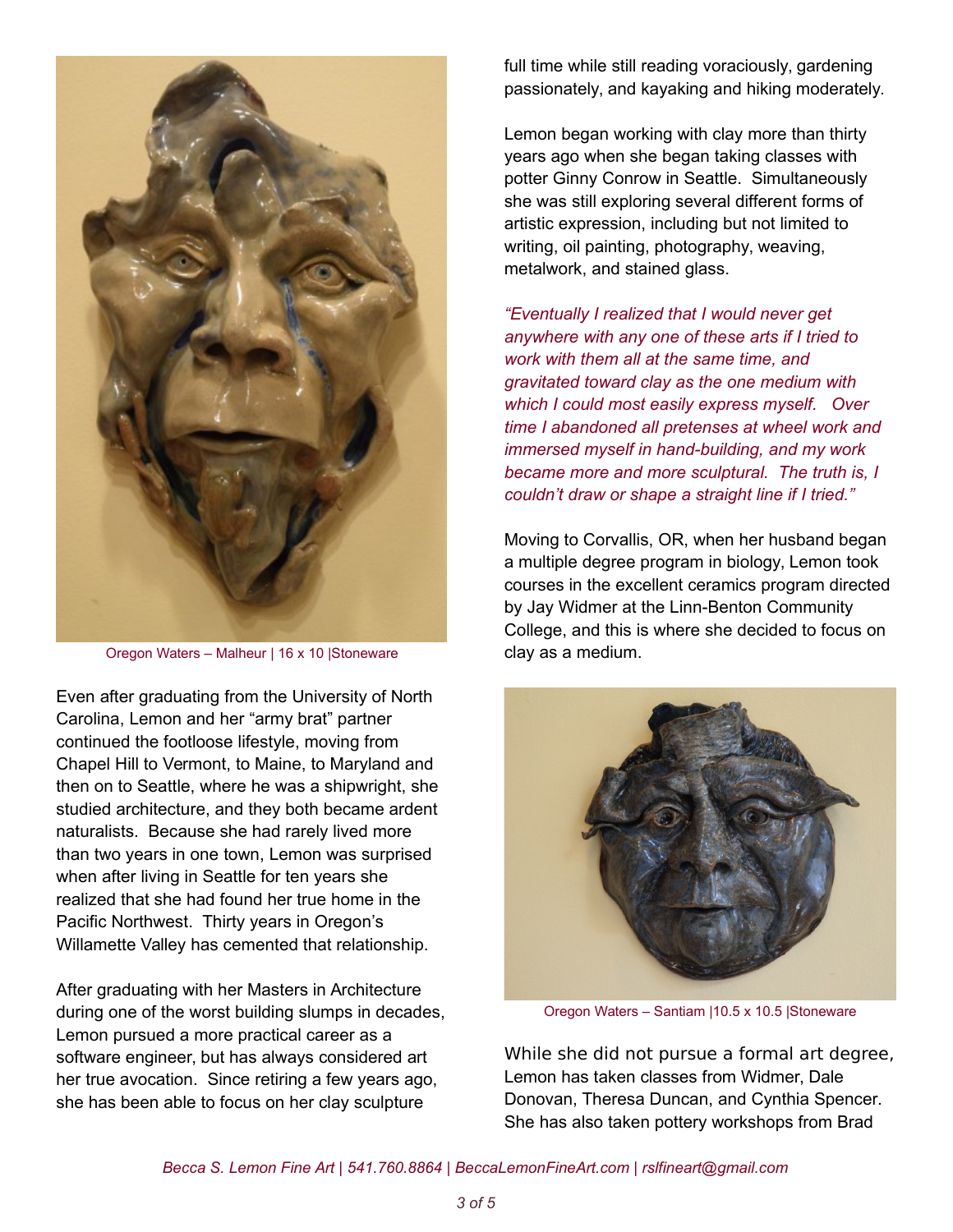Mildrexler (*"exuberant freedom of expression"*) and Pat Weber (*"wonderful stories in clay"*) and in Anagama firing from Jay Widmer *("read the flame"*). Most recently she has pursued her interest in figure sculpture with workshops from her figure sculpture heroes M.J. Anderson, Gabe Parque, Adrian Arleo, and Melisa Cadell (via DVD).



Mr. Rosegate (planter) |21 x 12 x 12 | Stoneware

Aside from other clay artists, Lemon has also been influenced by her training in architecture and her studies in painting and art history. She loves the fluid, organic forms of Antonio Gaudi, and the thick, textured impressionism of Van Gogh. Other influences have been Georgia O'Keefe's sinuous flowers and bold landscapes, the energy of Jackson Pollock's large canvasses, and the mysterious aura of Rembrandt's portraits.

Over the years, as she moved from making pottery to a focus on sculpture, Lemon's work has become more idiosyncratic, strongly textured and

experimental. Her glazing techniques have evolved to emphasize the textural surfaces and to reflect the theme of each piece. Lemon describes her style as "improvisational" and explains that she celebrates the accidental.

*"My technique has developed through wildly enthusiastic experimentation. One begins by learning "the correct way" and how to avoid common pitfalls. In my case, I've learned how best to pull myself out of the pit. A fine craftsman knows how to minimize errors, but I like to think that an artist knows how to make the most of the mistakes she makes. Every 'accident' is an opportunity."*

Lemon's work conveys her keen interest in mythology and folklore, as well as her commitment to honoring the forces of nature that inhabit and enrich her life.



Gaia Emergent|13 x 5 x 6|Stoneware Paper Clay